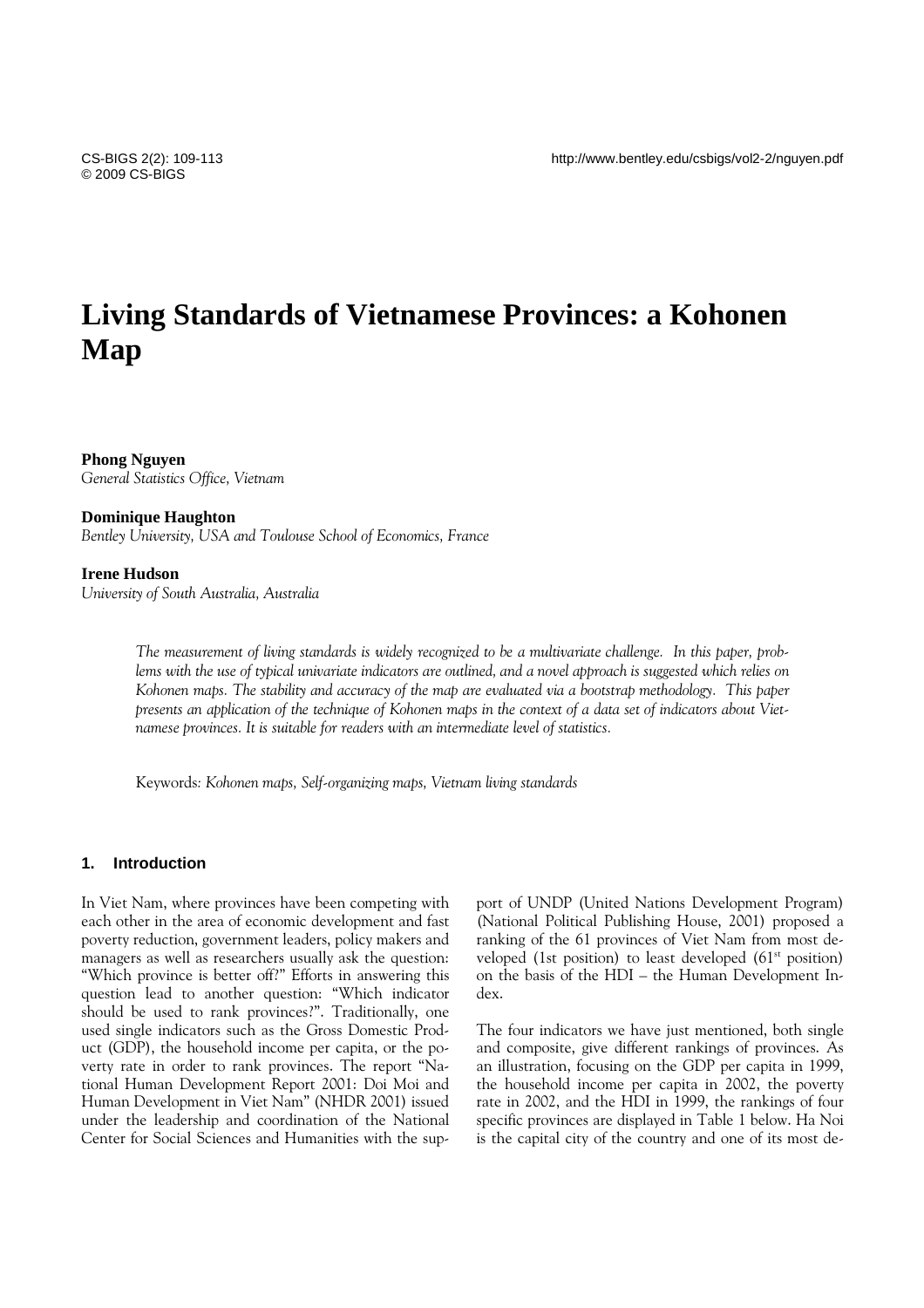veloped cities. Ho Chi Minh city is the largest and the most developed city in Viet Nam. Ba Ria Vung Tau is a province with natural oil and attractive beaches popular with tourists. Binh Duong is a new industrial province.

**Table 1.** Rankings of provinces according to different indicators

|                   | GDP per<br>capita<br>1999 | Household<br>Income per<br>Capita 2002 | Poverty<br><b>Rate 2002</b> | HDI<br>1999 |
|-------------------|---------------------------|----------------------------------------|-----------------------------|-------------|
| Ha Noi            |                           |                                        |                             |             |
| Ho Chi Minh City  |                           |                                        |                             | 3           |
| Ba Ria Vung Tau   |                           |                                        |                             |             |
| <b>Binh Duong</b> |                           |                                        |                             |             |

In this case the question arises of which indicator should be used. In Viet Nam the HDI seems to be the preferred indicator in ranking provinces. Experts in government circles argue that because living standards are multidimensional, a composite indicator such as the HDI should be more suitable than any single indicator.

The HDI was developed and used by UNDP in ranking countries in terms of levels of human development. The HDI measures average achievements in a country in three basic dimensions of human development: (i) a long and healthy life, as measured by life expectancy at birth; (ii) knowledge, as measured by the adult literacy rate (with two-thirds weight) and the combined primary, secondary and tertiary gross enrolment ratio (with one-third weight); and (iii) a decent standard of living, as measured by the GDP per capita (in PPP US \$).

HDI rankings in the report were felt in Viet Nam to be reasonable for Ha Noi  $(2<sup>nd</sup>$  position), HCM city  $(3<sup>rd</sup>$  position), and Binh Duong  $(6<sup>th</sup>$  position), but the first position allocated to Ba Ria Vung Tau by the HDI was considered by many to be very counter-intuitive. It was felt that the high GDP per-capita of Ba Ria Vung Tau, mostly from natural oil, dominated the HDI value for the province. As a result, this province was not mentioned in the analysis part of the report, leading among other things to dissatisfaction in several quarters.

In this paper, we propose to use the technique of Kohonen maps (Kohonen, 2001) as an alternative to this state of affairs. Kohonen maps (also known as Self Organizing Maps) have been used in the area of living standards and poverty analysis. Albert et al. (2003) used a Kohonen map with 15 poverty indicators to identify poor provinces in the Philippines for government poverty intervention. Kaski et Kohonen (1996) used 39 welfare indicators and a Kohonen map to compare the economic level and the standard of living of different countries. Ponthieux and Cottrell (2001) used the Kohonen algorithm to combine different measures of living conditions and to classify households by their level of living conditions as well as differences within similar levels. We also refer the reader to Deichman et al. (2007) for a study of the international digital divide which relies on Kohonen maps and includes a fairly extensive discussion of the Kohonen methodology.

In this past work, however, no method is proposed or applied for validating the reliability of the Kohonen map. In this paper we will use a bootstrap approach and statistical tools to assess the reliability of self-organizing maps, following ideas in De Bodt et al (2002).

# **2. Kohonen map methodology: a brief introduction**

Kohonen maps, due to T. Kohonen and his research team in Finland, are a special case of a competitive neural network, and are also referred to as Self Organizing Maps (SOMs). A useful introduction to the methodology and a Matlab 6.0 toolbox (which was used in this paper) to build the maps can be found at the Kohonen map site http://www.cis.hut.fi/projects/somtoolbox/.

The basic algorithm for constructing Kohonen maps is as follows:

i. Begin with a grid, typically 2-dimensional, with a vector m<sub>i</sub>(t) assigned to each grid position, initially typically randomly, of the same dimension as the number of variables.

ii. For each data vector x(t) find the best match c on the grid such as:

For every i,  $|x(t) - m_c(t)| \le |x(t) - m_i(t)|$ 

iii. Update the vectors  $m_i(t)$  as follows:  $m_i(t+1) = m_i(t) + h_{c,i}(t)(x(t) - m_i(t)),$ 

where  $h_{ii}(t)$  is the neighborhood function, a function of t and of the geometric distance on the lattice between position i and position j. Typically  $h_{ii} \rightarrow 0$  as the distance between i and j increases and as more iterations are performed.

iv. Iterate this step over all available data vectors, and repeat until little change is observed in the  $m_i(t)$ .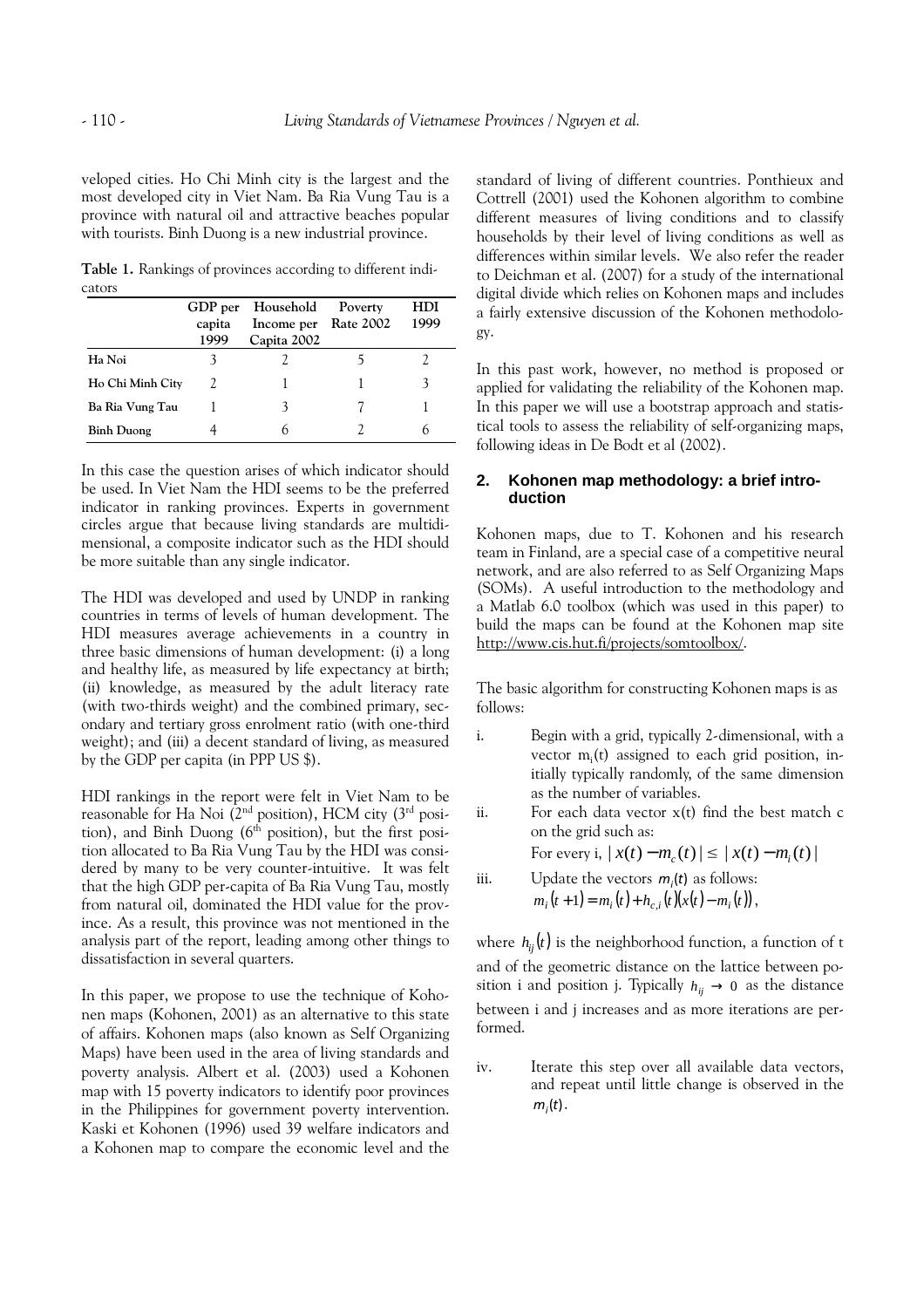The resulting map tends to organize the components of the estimated vectors, the  $m_i(t)$ , in a monotonic way (increasing or decreasing) as one moves on the map, hence the term Self Organizing Maps.

**Table 2.** Indicators used in the Kohonen map

| Wealth of house-<br>hold                                                                                                    | <b>Education</b> level<br>of household                                                                             | Health of household                                                                          |
|-----------------------------------------------------------------------------------------------------------------------------|--------------------------------------------------------------------------------------------------------------------|----------------------------------------------------------------------------------------------|
| Gdpindex99:<br>GDP Index normalized literacy rate (2/3)<br>between 0 and 1, and<br>truncated (ppp 1999<br>values), UN index | Eduindex99:<br>and combined<br>enrollments rates<br>$(1/3)$ , normalized<br>between 0 and 1,<br>UN composite index | Lifexpindex99:<br>Life expectancy norma-<br>lized between 0 and 1<br>(1999 values), UN index |
| Hpiindex99:<br>UN composite poverty Adult literacy rate<br>index (1999)                                                     | Adlircy:                                                                                                           | Malnuunder598:<br>Under five malnutrition<br>rate                                            |
| Gdppc99vnd:<br>GDP per cap. in 99<br><b>VND</b>                                                                             | Percyocswc:<br>% with vocational<br>sec. school diplomas                                                           | Lifexpmale:<br>Life expectancy (male)                                                        |
| Minepecurpric:<br>Avge income per cap.<br>(current prices)                                                                  | Percunivcoll:<br>% with university<br>and college diplomas                                                         | Lifexpfem:<br>Life expectancy (female)                                                       |
| Percexpfood:<br>% exp. allocated to<br>food                                                                                 | Percmsphd:<br>% with Masters and<br>PhD degrees                                                                    | Wgtforht:<br>Weight for height malnu-<br>trition                                             |
| Valdurgoods:<br>Avge value of durable<br>goods                                                                              | Schlen3to5:<br>School enrollment<br>rate ages 3-5                                                                  | Htforage:<br>Height for age malnutri-<br>tion                                                |
| Percpermhouse:<br>% permanent houses                                                                                        | Schlenlowsec:<br>Lower secondary<br>school enrollment<br>rate                                                      | Wgtforage:<br>Weight for age malnutri-<br>tion                                               |
| Povrate:<br>Poverty rate                                                                                                    | Schlenupse:<br>Upper secondary<br>school enrollment<br>rate                                                        | Matdeathp1000:<br>Number of pregnancy<br>related deaths per 1000                             |
| Hhsize: Number of members of household                                                                                      |                                                                                                                    | Infmort:<br>Infant mortality rate                                                            |

Source: NHDR 2001 (National Political Publishing House 2001), and Figures on Social Development, Doi Moi in Vietnam (Statistical Publishing House, 2000).

# **3. Kohonen maps and Vietnamese provinces**

We decided to use the set of 25 variables listed in Table 2 in order to represent with the same number of variables (eight) each area covered by the HDI index, wealth, education and health, with an additional variable on household size.

The map is two-dimensional (8 rows by 5 columns, as chosen by default by the Kohonen Matlab toolkit software) and each of the 40 positions is associated with a 25-dimensional estimated component vector, obtained at convergence of the Kohonen algorithm.



**Figure 1.** U-matrix of the Kohonen map of Vietnamese provinces on the basis of 25 indicators

Each of the 40 positions is represented by a hexagon on a display referred to as the U-matrix, with additional hexagons added around each actual position hexagon. Hexagons surrounding an actual map position display different colors to represent the distance to other map positions; the color of a position hexagon corresponds to the average distance between this hexagon and its neighbors. For instance, the top right hexagon (HaNoi, DaNang and TPHCM) has an estimated vector which is not too different from that of the hexagon with BinhDuong and Ba-RiaVungTau (pale blue) and is moderately different from that of its neighbors (pale green). When the map is built, provinces are placed on it according to the estimated vector their data vector is closest to.

We can see from the map that Vung Tau, which is ranked first by HDI, now is clustered by the twodimensional Kohonen Map with Binh Duong, which is ranked  $6<sup>th</sup>$  by HDI; this is a more credible result if one takes into account area knowledge about these provinces.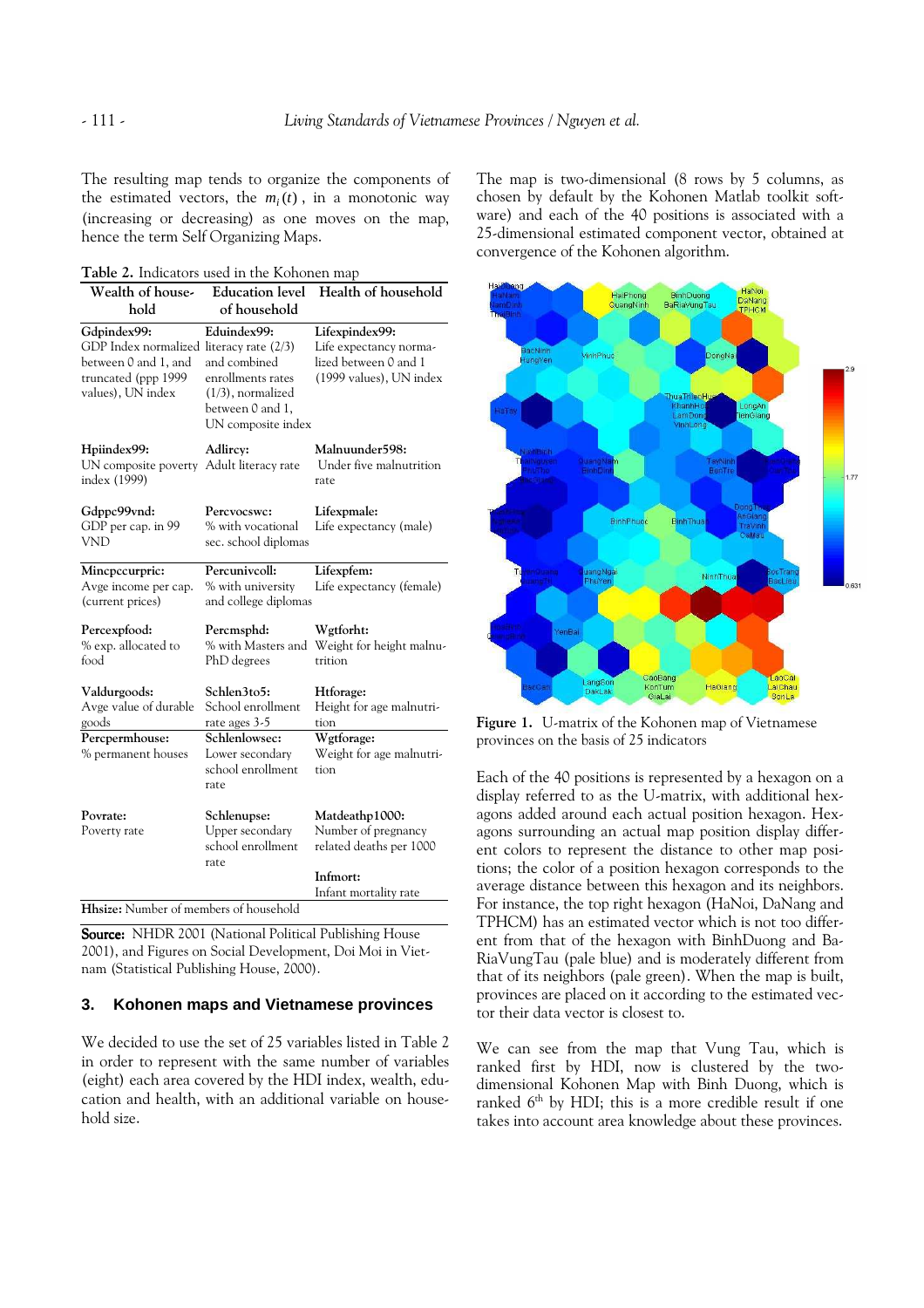We tried a one-dimensional Kohonen map with the same 25 variables. This map shows that Ba Ria Vung Tau has the third position.

Figure 2 displays the estimated values of each of the 25 components used to build the map. The self-organizing property of the map is clearly visible, and the diagonal directions seem to essentially represent a wealth and health axis, and an education axis. For example, estimated GDP per capita can be seen to decrease from the top-right to the bottom left part of the map, while school achievement variables tend to decrease from the top-left to the bottom-right part of the map. One feature to note is that the position of each of the 40 "map position" hexagons is the same on each component map and on the Umatrix.



**Figure 1.**Components of the Kohonen map of Vietnamese provinces (25 indicators)

We will use a bootstrap approach and statistical tools to assess the reliability of self-organizing maps, following ideas proposed by De Bodt et al (2002).

We created 111 samples of size 61, by random selection with replacement from our initial sample of 61 provinces, and with the stipulation that Ba Ria Vung Tau and Binh Duong (the two provinces we will focus on for studying the neighborhood stability of the map) should be part of the samples. Each of the 111 samples is referred to as a bootstrap sample.

We first assess the stability of the quantization in the Kohonen map (which was estimated on the basis of standardized data) using

$$
CV(SSIntra) = 100 \frac{\sigma_{SSIntra}}{\mu_{SSIntra}}
$$

where SSIntra denotes the sum of squares of quantization errors – that is the squared distance between an observed

data vector x<sup>i</sup> and its corresponding (nearest) unit at convergence on the Kohonen map – computed over all observations in each sample,  $\mu_{\textit{SSIntra}}$  denotes the mean of SSIntra errors of all bootstrapped samples, and <sup>σ</sup> *SSIntra* denotes the standard deviation and the SSIntra errors. A small value of CV implies that the SSIntra values are stable.

For our original Kohonen map, SSIntra (also often referred to as quantization error, as for example in Matlab) is 2.481. For bootstrapped maps  $\mu_{SSIntra} = 2.290$ ,  $\sigma_{SSIntra}$  =0.125 and CV = 0.055. This implies a good stability of the value of SSIntra. A histogram of the bootstrapped values of SSIntra is displayed in Figure 3.

Second, we assess the stability of the neighborhood relations in the Kohonen map. To do so we assess the stability and its significance of the neighborhood for Binh Duong and Ba Ria Vung Tau as a specific pair of observations.

For assessing the stability of the neighborhood for Binh Duong and Ba Ria Vung Tau, we will calculate:

$$
STAB_{ij}(r) = \frac{\sum_{b=1}^{B} NEIGH_{ij}^{b}(r)}{B}
$$
  
where  $NEIGH_{ij}^{b}(r) = \left\{ \begin{matrix} 0 \text{ if } x' \text{ and } x' \text{ are not neighbors within radius } r \\ 1 \text{ if } x' \text{ and } x' \text{ are neighbors within radius } r \end{matrix} \right.$ 



**Figure 2.** Histogram of quantization errors (SSIntra values) for bootstrapped maps

Being neighbors within radius r means that the two observations are projected on two centroids on the map such that the distance between these centroids is smaller